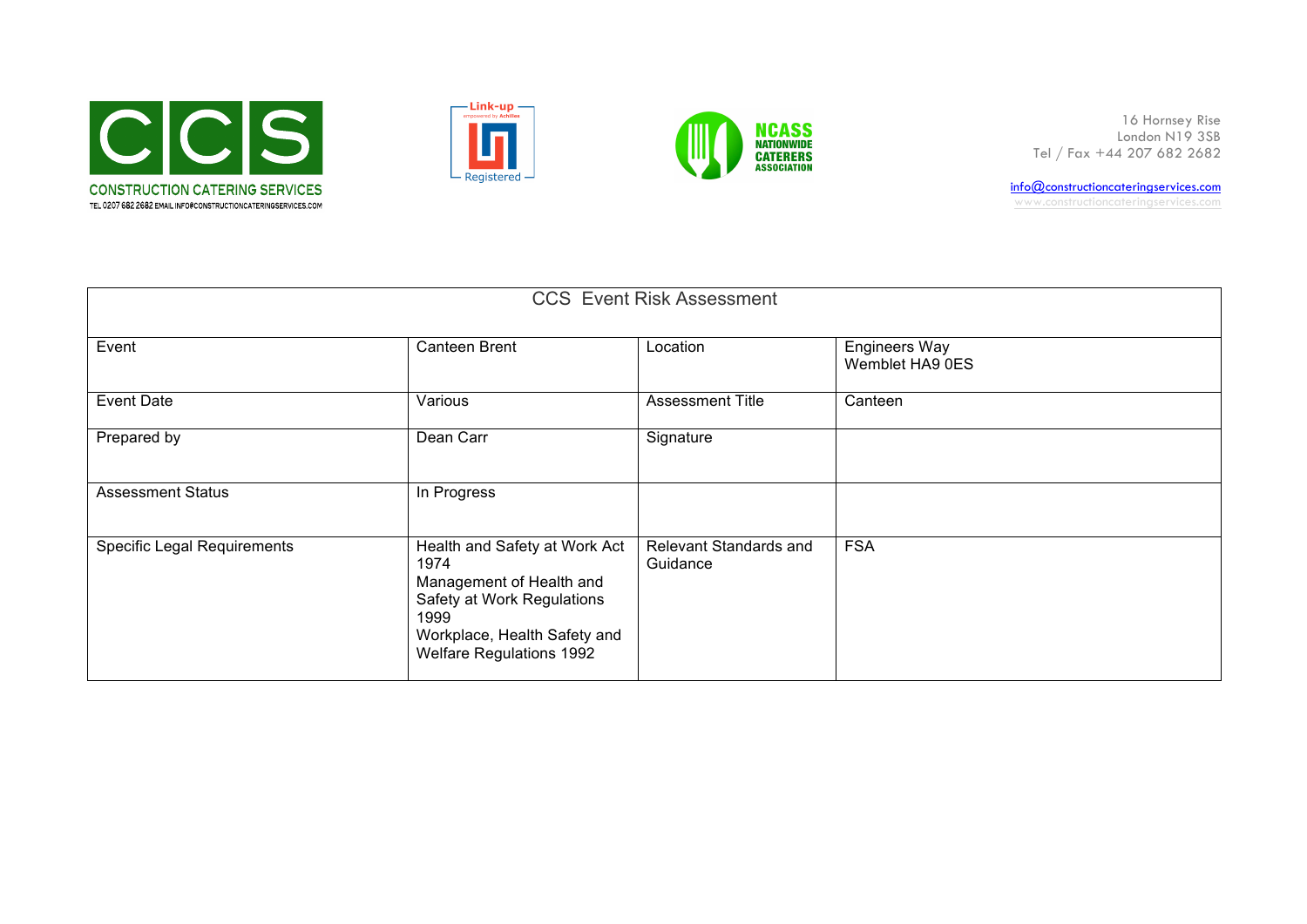| Area or activity    | Hazard                          | Who may be<br>harmed and how                                                           | <b>Planned control measures</b>                                                                                                                                        | <b>Risk</b><br>Rating<br>H/M/L | Responsibility           |
|---------------------|---------------------------------|----------------------------------------------------------------------------------------|------------------------------------------------------------------------------------------------------------------------------------------------------------------------|--------------------------------|--------------------------|
| Kitchen             | All Gas appliances              | Staff,<br>Possibility of<br>Burning, Fire,<br>explosion                                | Complete and full staff training on<br>all appliances                                                                                                                  | M                              | Manager and staff member |
| Kitchen             | All electrical<br>appliances    | <b>Staff</b><br>Possibility of<br>personal injury,<br>electrical shock,                | Complete and full staff training on<br>all appliances                                                                                                                  | L                              | Manager and staff member |
| Kitchen             | Use of specialized<br>equipment | Staff risk injury<br>from contact with<br>dangerous<br>machinary                       | Complete and full staff training on<br>all appliances                                                                                                                  | M                              | Manager and staff member |
| Kitchen and canteen | Slips and trip                  | Customers and<br>staff injured if they<br>trip over<br>objects or slip on<br>spillages | work areas kept tidy, goods stored<br>suitably,<br>Staff clean up spillages (including<br>dry spills) immediately using<br>suitable<br>methods and leave the floor dry | L                              | Manager and staff member |